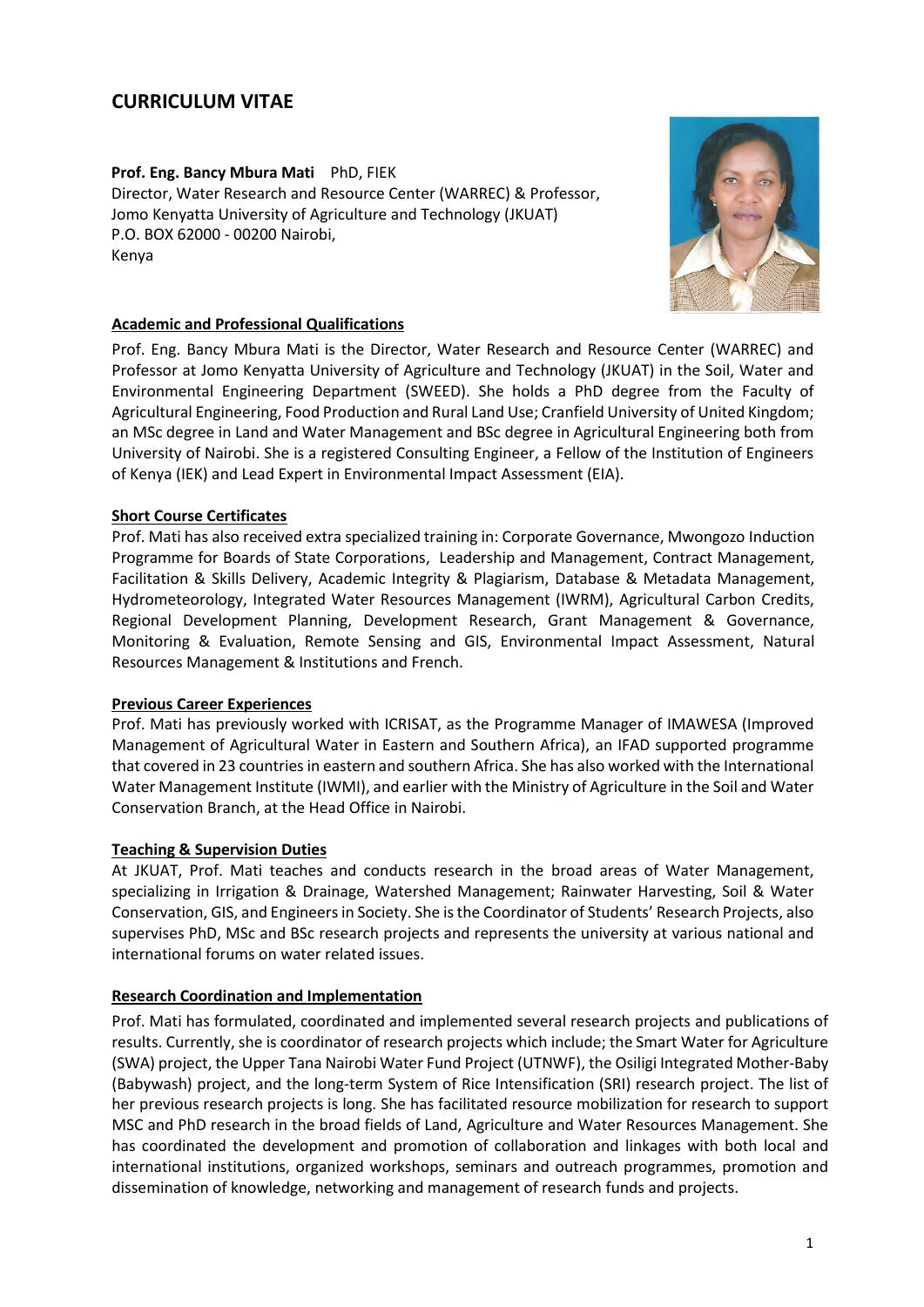# **Innovations**

On innovation, Prof. Mati is credited with introducing to Kenya, a number of innovations including; (i) the System of Rice Intensification (SRI), a technology for growing paddy rice which uses less water, and incredibly increases yields. Through this initiative, research, training and awareness creation, SRI has been adopted by thousands of farmers in Kenya, and helped save irrigation water in five irrigation schemes (Mwea, Ahero, Bunyala, West Kano and South West Kano). (ii) Also pioneered fog harvesting in Kenya, introducing the technology through research at five experimental sites in the Ngong Hills, proving that it is possible to convert fog into drinking water, while the equipment collects both fog and rainwater effectively. (iii) In collaboration with SNV/Kenya, Prof. Mati has been conducting research in Meru County on use of Flying sensors, i.e. drones mounted with satellite tracking NIR and IR cameras to gather high resolution data for use by farmers as an early warning tool on crop stressors and performance. (iv) She has also facilitated the formation and functionalization of the National Irrigation Acceleration Platform (NIAP), a network of professionals engaged in the irrigation value chain meant to strengthen collaboration and linkages among the various stakeholders.

# **Consultancy and Development Work**

Prof. Mati is an active consultant and development worker, tackling water resources management, climate change, sustainable land management, irrigation, catchment management strategies, developing and assessing national and international policies and strategies and institutions, as well as workshop facilitation and project evaluation. She has been a consultant for several international organizations, among them; The World Bank, WBI, FAO, WFP, IFAD, AGRA, ICRAF, UNDP, NEPAD, Nile Basin Initiative/RATP, ILRI, IWMI, EAC/LVBC, RELMA, ASARECA, FARA, CCAFS, GIZ, Metameta, Gibb, WRMA, Camco/PREPARED, CTA, Matrix, Sokoine University of Agriculture, Swiss National Science Foundation and Ministry of Environment and Natural Resources (MENR).

# **Leadership in Boards/ Organizations**

Prof. Mati has serves/has served as Board member of several organizations at national and international levels. These include (currently) the Advisory Committee of the United Nations University Institute for Integrated Management of Material Fluxes and of Resources (UNU-FLORES), the Advisory Board of the FogNet Alliance (FNA), the Engineers Board of Kenya (EBK), where she is also Chair of the Agricultural and Mechanical Engineering Panels and the Steering Committee of the Kenya Water for Industry Association (KWIA). She previously served on the Board of the National Biosafety Authority (NBA) and as the Regional Focal Point (Africa), for the UNU-FLORES. She has been an Advisory Board Member of the Kenya Young Water Professionals (KeYWAP) and Chair of Thematic Working Group (TWG) on Water for Economic Development in Kenya. Previously, Prof. Mati has served on the Board of the Global Water Partnership (GWP), and as "Project Ambassador" in IWMI's Bill and Melinda Gates Foundation-AWM Solutions project. She has also served in the Advisory Board of the International Rainwater Harvesting Alliance, and has been member of the National Task Force on Food Security in the Horn of Africa and a resource person at UNECA's ACPC for the CCDA. She also served as Member of Council of the Institution of the Engineers of Kenya (IEK), was Chairperson of the Kenya Rainwater Association and Chair of the Greater Horn of Africa Rainwater Partnership.

## **Scientific Writer & Film Producer**

Prof. Mati is an accomplished scientific writer, with over **140 publications** in refereed journals, books, book chapters, training manuals, conference papers, workshop reports, research reports, Policy and Strategy documents and consultancy reports. Prof. Mati has produced a set of **9 documentary films** on land and water management. In 2013, her documentary film on the SRI innovation won  $1<sup>st</sup>$  prize in Africa, awarded by FARA (Forum for Agricultural Research in Africa). She has also made several Key Note Presentations at national and international forums.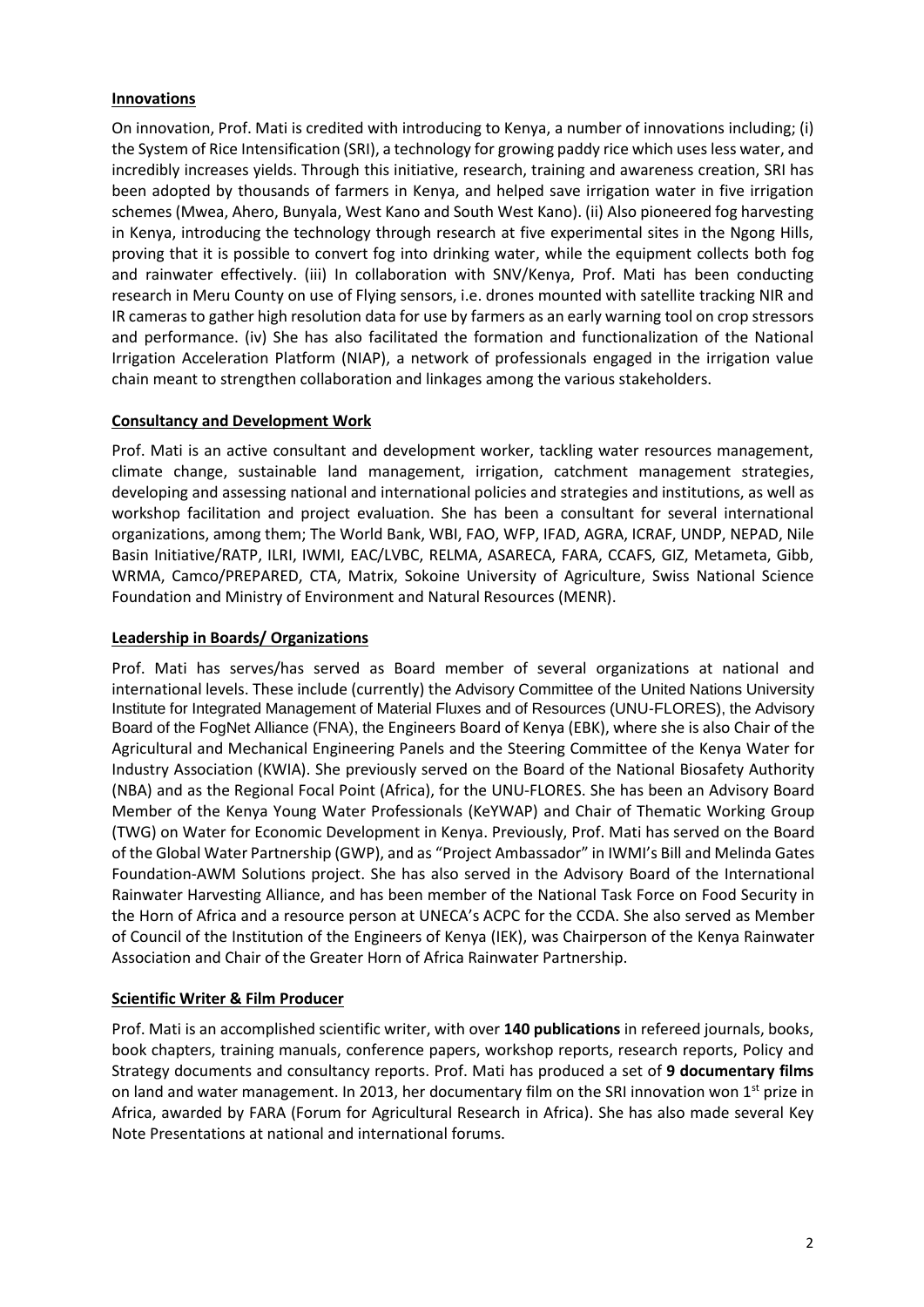#### **Selected Publications (recent)**

- Kathia, M.K., **Mati, B.** Ndiiri, J. and Wanjogu, R. (2019). Integrating Mechanical Weeding and Planting for Reduced Labour Input in Paddy Rice under System of Rice Intensification (SRI). Agricultural Sciences, 2019, 10, 121- 130. Available at: [https://file.scirp.org/pdf/AS\\_2019021516143705.pdf](https://file.scirp.org/pdf/AS_2019021516143705.pdf)
- **Mati, B.M.,** Kyallo, F.M., Kigomo, M.K., Ondieki-Mwaura, F., Githiri, S. and Nyangau, W.O. (2018). Resource Management for Resilient Livelihoods in the Arid Zones of Kenya: A Technical Manual for Resource Planners and Managers. Rural Resilience Programme, World Food Programme, Nairobi
- **Mati, B.M.,** Kigomo, M.K., Kyallo, F.M., Ondieki-Mwaura, F., Githiri, S. and Nyangau, W.O. (2018). Water and Resource Management for Resilient Livelihoods in the Semi-Arid Zones of Kenya: A Technical Manual for Planners and Decision Makers. Rural Resilience Programme, World Food Programme (WFP), Nairobi.
- Ndiiri, J.A., Uphoff, N., **Mati, B.M.,** Home, P.G. and Odongo, B. (2017). Comparison of Yields of Paddy Rice under System of Rice Intensification in Mwea, Kenya. American Journal of Plant Biology. 2017; 2(2): 49-60. <http://www.sciencepublishinggroup.com/j/ajpb>doi: 10.11648/j.ajpb.20170202.12
- **Mati, B.** (2016). Water Conservation. *In*: mainstreaming ecosystem services and biodiversity into agricultural production and management in East Africa. Technical Guidance Document. Food and Agriculture Organization of the United Nations and Secretariat of the Convention on Biological Diversity. Rome; pp 57-74. <http://www.fao.org/3/a-i5603e.pdf>
- Sang, J. K., Messo, J. R., **Mati, B.M.,** Mutwiwa, U.M. and Ochieng, F. (2016). Dual Echo Sounder Bathymetric Survey for Enhanced Management of Ruiru Reservoir, Kenya. Journal of Sustainable Research in Engineering Vol. 3 (4) 2016, 113-118. http://sri.jkuat.ac.ke
- Maloi, S. K., Sang, J. K., Raude, J. M., Mutwiwa, U. N., **Mati, B. M**., and Maina, C. W. (2016). Assessment of Sedimentation Status of Ruiru Reservoir, Central Kenya. *American Journal of Water Resources*, *4*(4), 77-82. http://pubs.sciepub.com/ajwr/4/4/1/#
- Recha J.W., **Mati, B.M.**, Nyasimi, M., Kimeli P., Kinyangi, J.M., and Radeny, M. (2016). Changing rainfall patterns and farmers' adaptation through soil water management practices in semi-arid eastern Kenya. Journal of Arid Land Research and Management. Volume 30, 2016, Issue 30, Pp 229-238. <http://www.tandfonline.com/doi/full/10.1080/15324982.2015.1091398>
- **Mati, B.M.** (2016): Report of the "*Land Degradation Assessment in Kenya. Based on a Study of Land Degradation Assessment (LADA) with Remote Sensing and GIS, for Sustainable Land Management (SLM) in Kenya"* Kenya Agricultural Productivity and Sustainable Land Management Project (KASLMP); Ministry of Environment and Natural Resources, Nairobi.
- **Mati, B.M**. (2016): Assessment Report: *Overview of the Policy, Legislative and Institutional Frameworks for Sustainable Land Management in the Public Sector in Kenya*. Kenya Country Report. NEPAD Planning and Coordinating Agency (NPCA). Midrand, South Africa & Ministry of Environment & Natural Resources, Nairobi.
- **Mati, B**. 2016: Water Conservation. *In*: mainstreaming ecosystem services and biodiversity into agricultural production and management in East Africa. Technical Guidance Document. Food and Agriculture Organization of the United Nations (FAO) and Secretariat of the Convention on Biological Diversity (CBD). Rome, pp 57-74. <http://www.fao.org/3/a-i5603e.pdf>
- Mwega, B.W., **Mati, B. M**, Kyalo, J. and Kituu, G.M. (2015). Application of electrical resistivity method to investigate groundwater potential in Lake Chala watershed. Journal of International Academic Research for Multidisciplinary, Volume 3, Issue 7, pp 396-403.
- Ngonya, E., **Mati, B.M.,** Locola, I., Lixia, R., Chessa, L., Altea, L. Rogerro, P.P. and Twomlow, S. (2014). Agricultural Land, Water Management and Climate Change in Sub-Saharan Africa. In: Climate Change and Smallholder Agriculture in Sub-Saharan Africa. Africa Agriculture Status Report 2014. Alliance for a Green Revolution in Africa. Pp 52 - 75. [https://www-cif.climateinvestmentfunds.org/sites/default/files/aasr-2014climate-change](https://www-cif.climateinvestmentfunds.org/sites/default/files/aasr-2014climate-change-and-smallholder-agriculture-in-ssa.pdf)[and-smallholder-agriculture-in-ssa.pdf](https://www-cif.climateinvestmentfunds.org/sites/default/files/aasr-2014climate-change-and-smallholder-agriculture-in-ssa.pdf)
- Omwenga, K.G., **Mati, B.M.** and Home, P.G. 2014. Determination of the Effect of the System of Rice Intensification (SRI) on Rice Yields and Water Saving in Mwea Irrigation Scheme, Kenya. *Journal of Water Resource and Protection*, **6**, 895-901.<http://dx.doi.org/10.4236/jwarp.2014.610084>
- Kadyampakeni, D.M., Kazombo-Phiri, S., **Mati, B.** and Fandika, I.R. (2014). Impacts of Small-Scale Water Management Interventions on Crop Yield, Water Use and Productivity in Two Agro-Ecologies of Malawi. *Agricultural Sciences*, 454-465. http://dx.doi.org/10.4236/as.2014.55046
- Nyang'au, W. O., **Mati, B. M.,** Kalamwa, K., Wanjogu, R. K. and Kiplagat L. K. (2014). Estimating Rice Yield under Changing Weather Conditions in Kenya Using CERES Rice Model. *International Journal of Agronomy*, Volume 2014, Article ID 849496, 12 pages.<http://dx.doi.org/10.1155/2014/849496>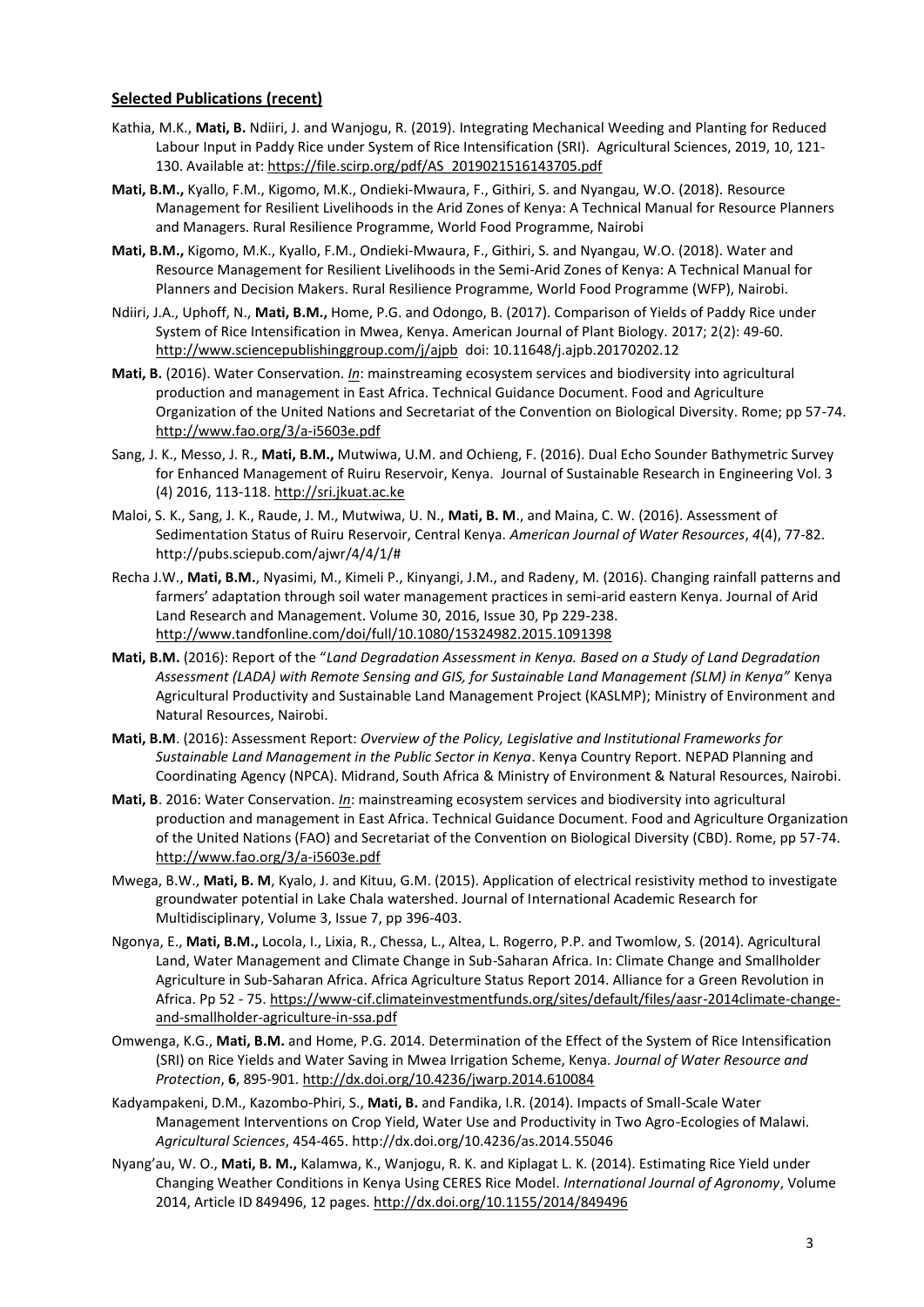- **Mati, B.M.,** and Gitonga, W. (2013). Exciting Sites and Untapped Potentials of Embu and Mbeere: More than a Travel Guide on Unique Places in Kenya. Tosh Travel Solutions. 185 pp.
- Ndiiri, J.A. **Mati, B.M.** Home, P.G., Odongo, B. and Uphoff, N. (2013). Adoption, constraints and economic returns of paddy rice under the system of rice intensification in Mwea, Kenya. *Agricultural Water Management,* 129 (2013) 44–55.
- **Mati, B.M. 2013**. System of Rice Intensification Gains Popularity in Kenya. SRI, More Rice, Less Water. Baobab Magazine March 2013, Vol 66, pp 11-13.<http://www.agriculturesnetwork.org/magazines/east-africa/sri>
- **Mati, B. M**. 2013. *Participatory assessment and promoting fog harvesting for drinking water in the Ngong Hills, Kenya.* A collaborative joint project by WARREC-JKUAT, POWER, KMD and Ped-World. A Training Manual. JKUAT. [http://www.jkuat.ac.ke/departments/warrec/?page\\_id=1076](http://www.jkuat.ac.ke/departments/warrec/?page_id=1076)
- Nyamai, M., **Mati, B.M.,** Home P.G., Odongo, B., Wanjogu, R. and Thuranira E.G. (2012). Improving land and water productivity in basin rice cultivation in Kenya through System of Rice Intensification (SRI). *[Agric Eng Int: CIGR](http://www.refworks.com/refshare/~2~)  [Journal,](http://www.refworks.com/refshare/~2~)* 2012, 14, 2, 1-9.
- [Enyew A.,](http://www.sciencedirect.com/science/article/pii/S0378377412002831) Akalu T., and Mati, B. 2013. Impacts of long-term soil and water conservation on agricultural productivity: The case of Anjenie watershed, Ethiopia[. Agricultural Water Management,](http://www.sciencedirect.com/science/journal/03783774) [Volume 117,](http://www.sciencedirect.com/science/journal/03783774/117/supp/C) 31 January 2013, Pages 55–61.<http://www.sciencedirect.com/science/article/pii/S0378377412002831>
- Ndiiri, J.A., **Mati, B.M.,** Home, P.G., Odongo, B. and Uphoff, N. 2012. Comparison of water savings of paddy rice under system of rice intensification (SRI) growing rice in Mwea, Kenya. Vol 04 / Issue 6. *International Journal of Current Research and Review (IJCRR)* Vol 04, issue 06; 63-73.
- **Mati, B.M.** 2012. Enhancing Climate resilience through soil water technologies to increase agricultural productivity in semi-arid eastern Kenya focusing on Machakos and Makueni counties in Eastern Kenya. **CGIAR's** Climate Change Agriculture and Food Security (CCAFS) Center (Research report).
- **B.M.** 2012. Coping with Agriculture Water Scarcity: Good Practices and Policy Options to Overcome Agriculture Water Scarcity under Climate Change Challenges. A Policy Brief for Eastern Africa. Food and Agriculture Organization of the United Nations. Subregional Office for Eastern Africa. Addis Ababa.
- **Mati, B.M**. 2012. *Runoff Harvesting for Crop Production: Practical Solutions for Dryland Agriculture.* Training Manual 1. Nile Basin Initiative (NBI), Nile Equatorial Lakes Subsidiary Action Programme (NELSAP). <http://nileis.nilebasin.org/system/files/Run%20off%20Manual%201.pdf>
- **Mati, B.M**. 2012. *Best Practices for Rainwater Harvesting from Open Surfaces with Storage in Structures.* Training Manual 2. Nile Basin Initiative (NBI), Nile Equatorial Lakes Subsidiary Action Programme (NELSAP). <http://nileis.nilebasin.org/content/best-practices-rainwater-harvesting-open-surfaces-storage-structures>
- **Mati, B.M.** 2012. *Best Practices for Water Harvesting and Storage within Valleys.* Training Manual 3. Nile Basin Initiative (NBI), Nile Equatorial Lakes Subsidiary Action Programme (NELSAP). [http://nileis.nilebasin.org/system/files/Practice%20Manual%203\\_1.pdf](http://nileis.nilebasin.org/system/files/Practice%20Manual%203_1.pdf)
- **Mati, B.M**. 2012. *Agronomic Practices for Water Management under Smallholder Rainfed Agriculture.* Training Manual 4. Nile Basin Initiative (NBI), Nile Equatorial Lakes Subsidiary Action Programme (NELSAP). <http://nileis.nilebasin.org/system/files/Agronomic%20Practice%20Manual%204.pdf>
- **Mati, B.M.** 2012. *Soil and Water Conservation Structures for Smallholder Agriculture*. Training Manual 5. Nile Basin Initiative (NBI), Nile Equatorial Lakes Subsidiary Action Programme (NELSAP). http://nileis.nilebasin.org/system/files/Soil%20and%20Water%20Manual%205.pdf
- **Mati, B.M**. 2012. *Developing Ground Water and Pumped Irrigation Systems.* Training Manual No. 6. Nile Basin Initiative (NBI), Nile Equatorial Lakes Subsidiary Action Programme (NELSAP). <http://nileis.nilebasin.org/content/developing-ground-water-and-pumped-irrigation-systems-training-manual-no-6>
- **Mati, B.M.** 2012. *Irrigation Best Practices for Smallholder Agriculture.* Training Manual No. 7. Nile Basin Initiative (NBI), Nile Equatorial Lakes Subsidiary Action Programme (NELSAP) <http://nileis.nilebasin.org/system/files/Irrigation%20best%20practices%207.pdf>
- **Mati, B.M**. 2012. *In-Field Water Management in Irrigated Agriculture: Adaptable Best Practices.* Training Manual No. 8. Nile Basin Initiative (NBI), Nile Equatorial Lakes Subsidiary Action Programme. <http://nileis.nilebasin.org/system/files/In%20field%20water%20management%20in%20irrigated%20agriculture%208.pdf>
- **Mati, B.M**. 2012. *Management of Waterlogged Agricultural Lands.* Training Manual No. 9. Nile Basin Initiative (NBI), Nile Equatorial Lakes Subsidiary Action Programme (NELSAP). <http://nileis.nilebasin.org/content/management-water-logged-agricultural-lands-training-manual-no9>
- **Mati, B.M.** 2012. *Participatory Operation and Maintenance of Irrigation Schemes.* Training Manual 10. Nile Basin Initiative (NBI), Nile Equatorial Lakes Subsidiary Action Programme (NELSAP). http://nileis.nilebasin.org/system/files/PARTICIPATORY OPERATION AND MAINTENANCE OF IRRIGATION SCHEMES 10.pdf